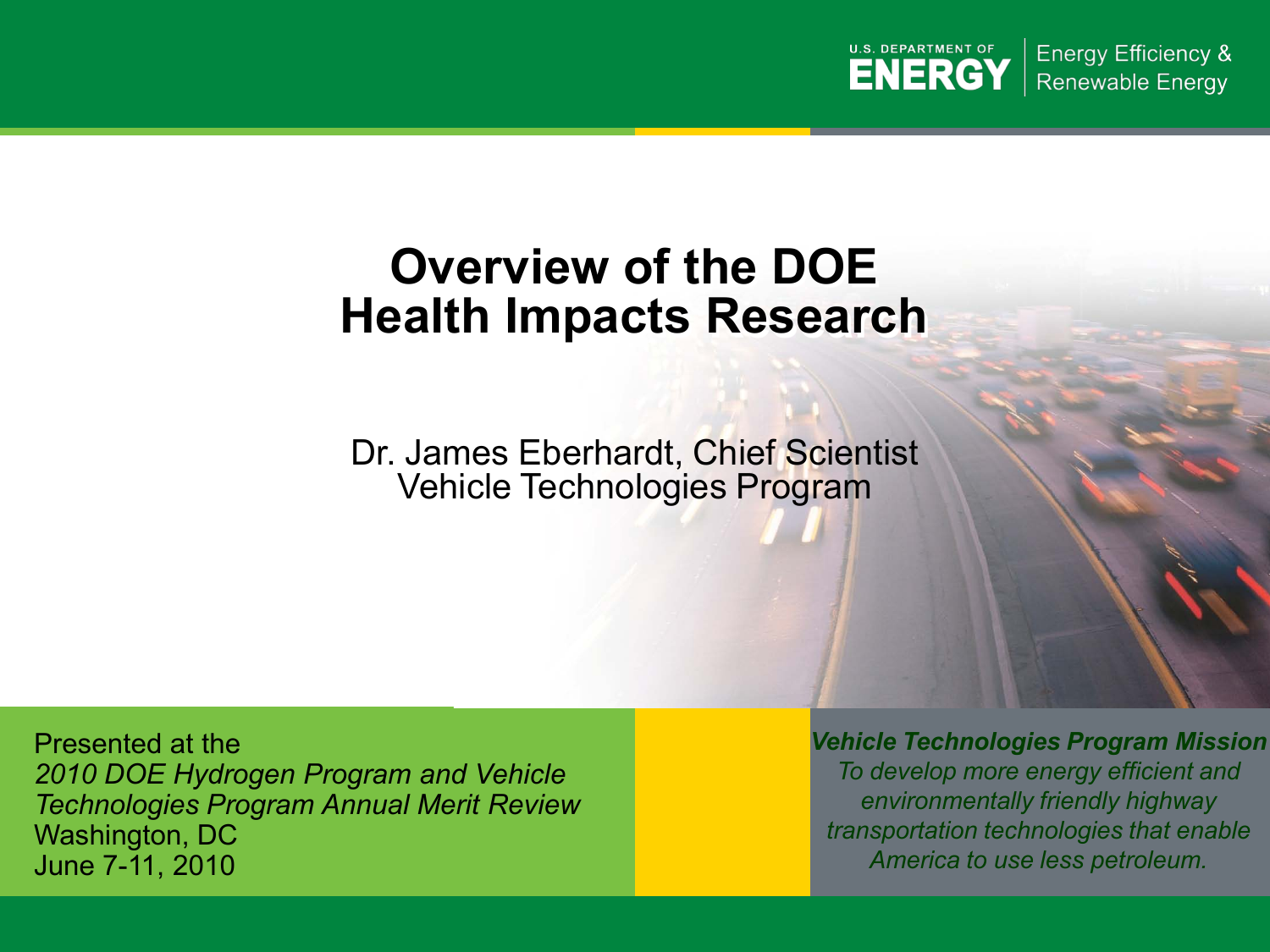- □ Undertake High-Risk Mid- to Long-Term Research
- Utilize Unique National Lab Expertise and **Facilities**
- Help Create a National Consensus
- □ Work Cooperatively with Industry and other Agencies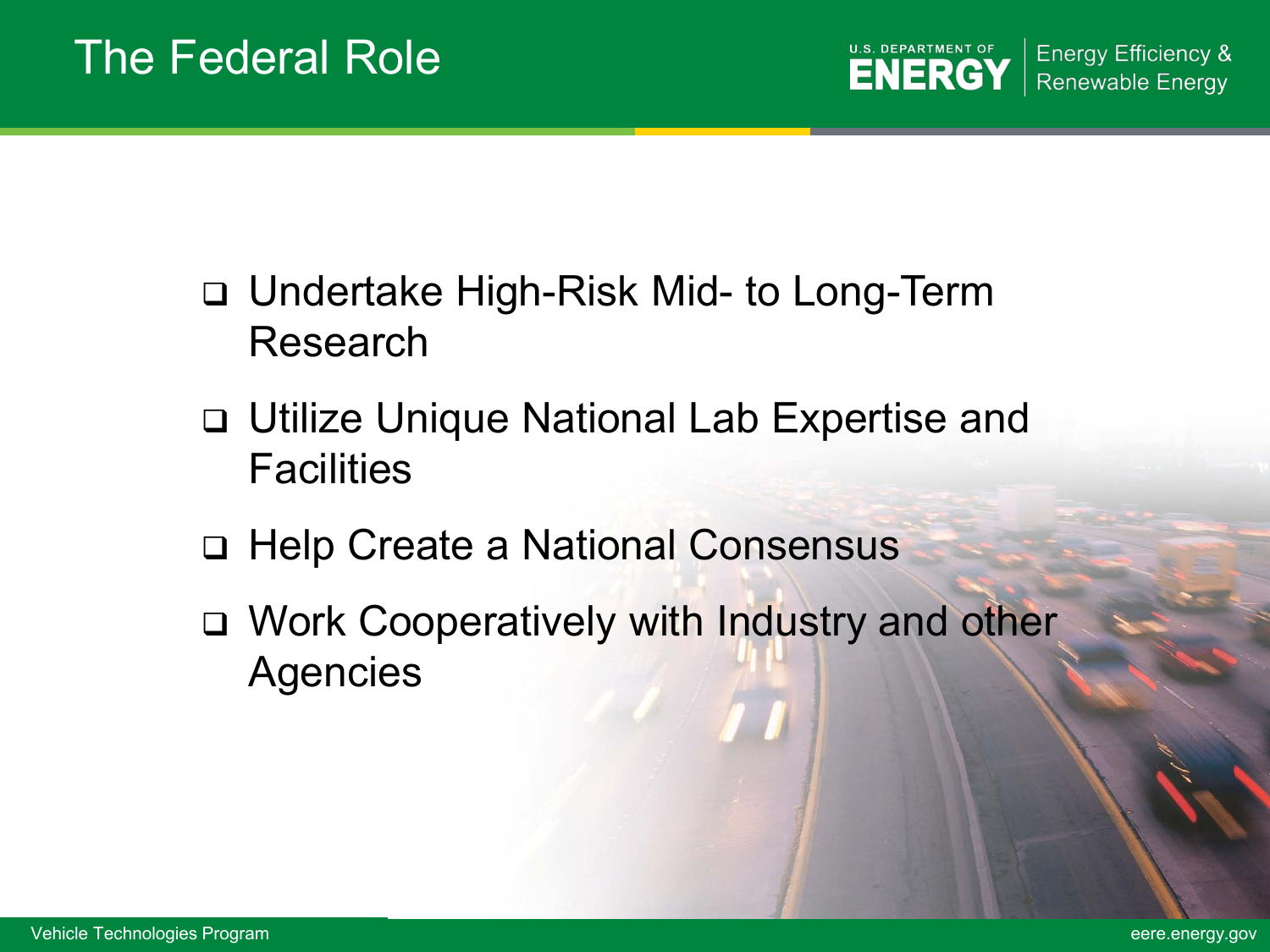## **Goals**

- To provide a sound scientific basis underlying any unanticipated potential health hazards associated with the use of new powertrain technologies, fuels and lubricants in transportation vehicles; and
- To ensure that vehicle technologies being developed by the Vehicle Technologies Program for commercialization by industry will not have adverse impacts on human health through exposure to toxic particles, gases, emanation of electromagnetic fields, etc., generated by these new technologies.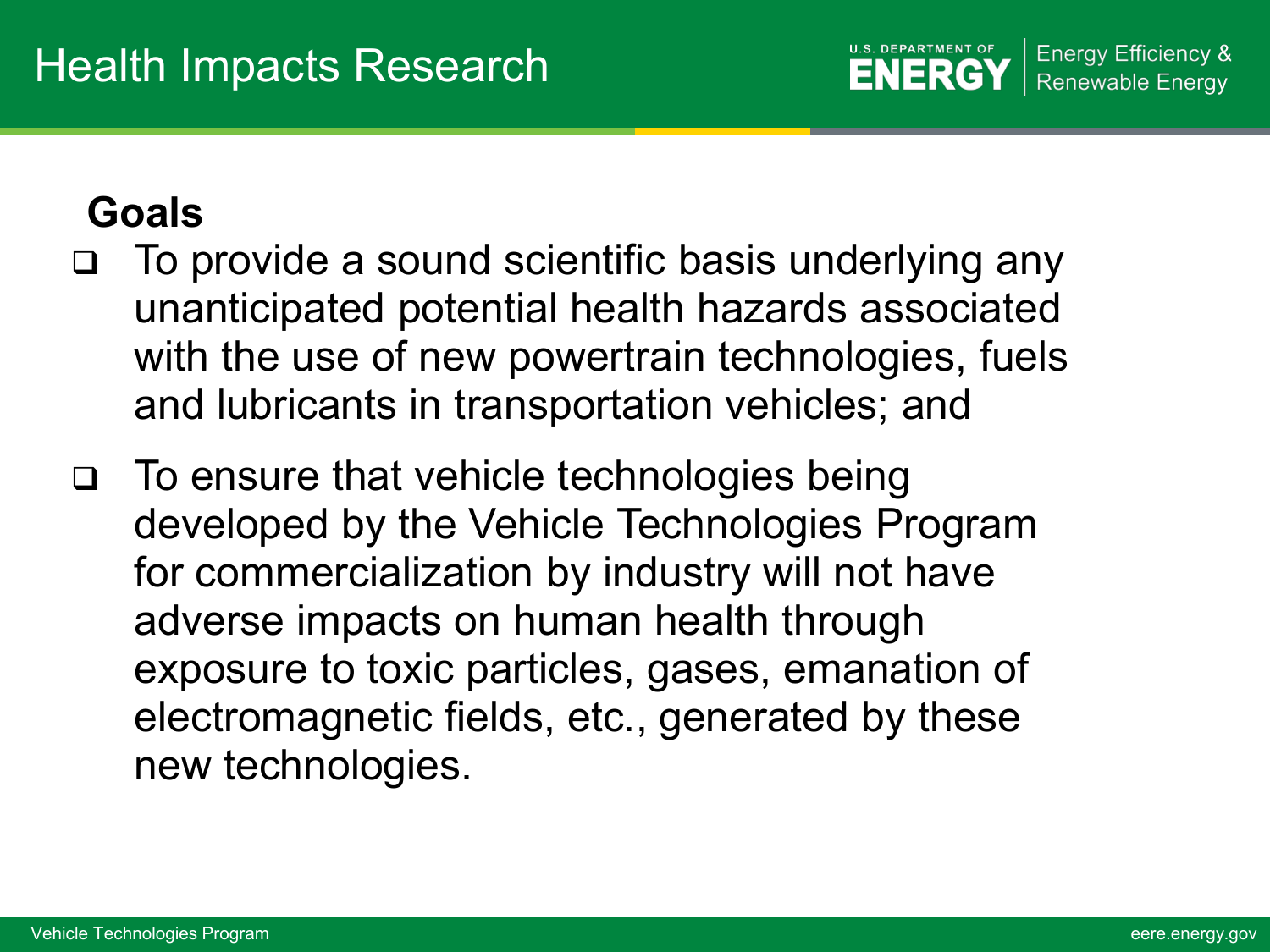## **Approach**

- Focus on characterization of emissions from advanced vehicle technologies to be screened for toxicity.
- In selected cases where possible, determine components responsible for toxicity and engineer solutions to reduce the toxic components.
	- Of special interest are emissions from advanced combustion engines using fuels optimized for new combustion regimes such as HCCI, GDI.
- Apply most accurate measurement methods and tools to characterize the physical and chemical properties of vehicle emissions.
	- $\triangleright$  If possible, differentiate emissions from various mobile sources (e.g., gasoline-, diesel-, natural gas-fueled and other alternative fuel vehicles).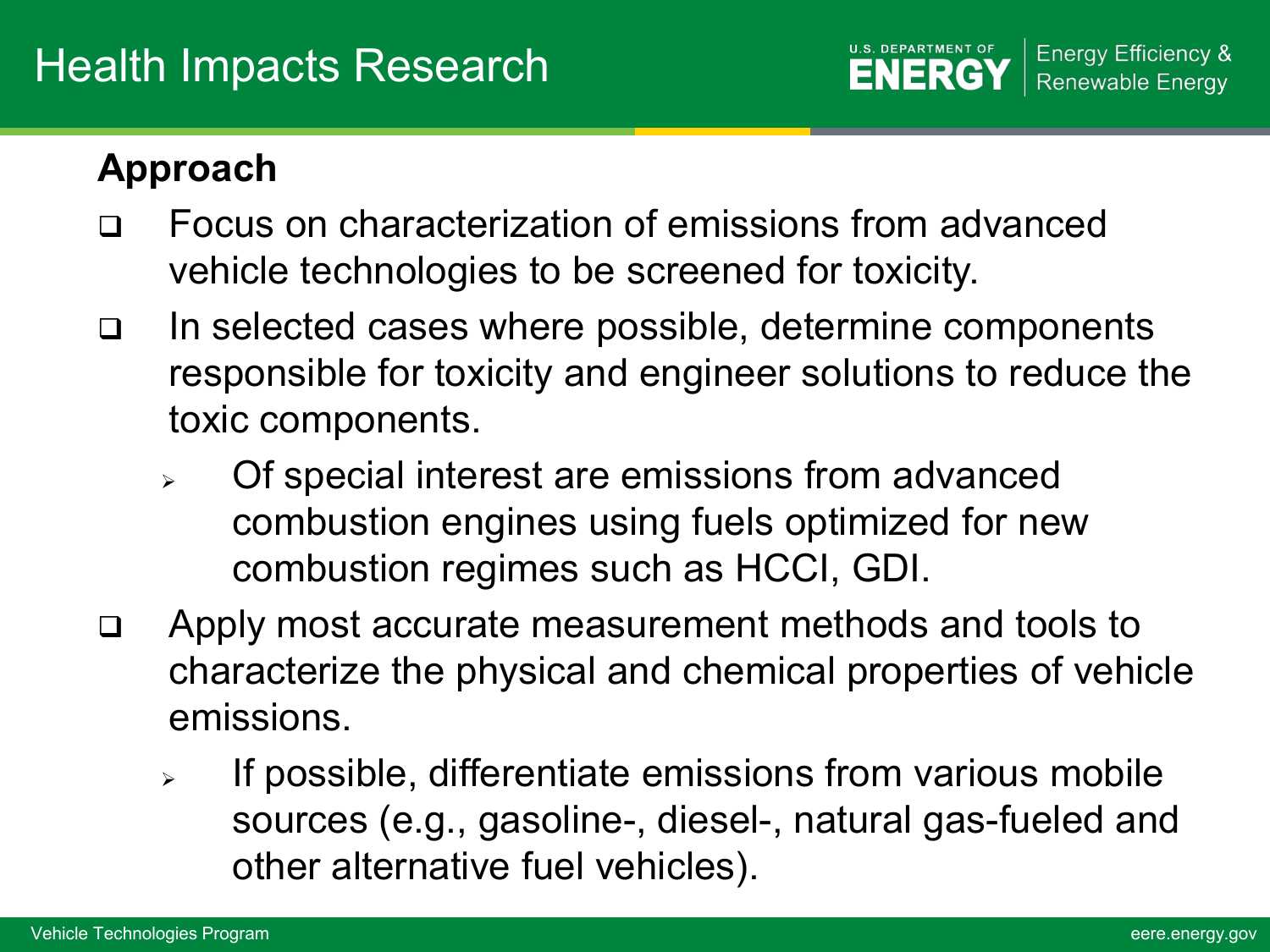## **Projects**

- Advanced Collaborative Emissions Study (ACES)
- Measurement and Characterization of Unregulated Emissions from Advanced Technologies
- Collaborative Lubrication Oil Study on Emissions (CLOSE)